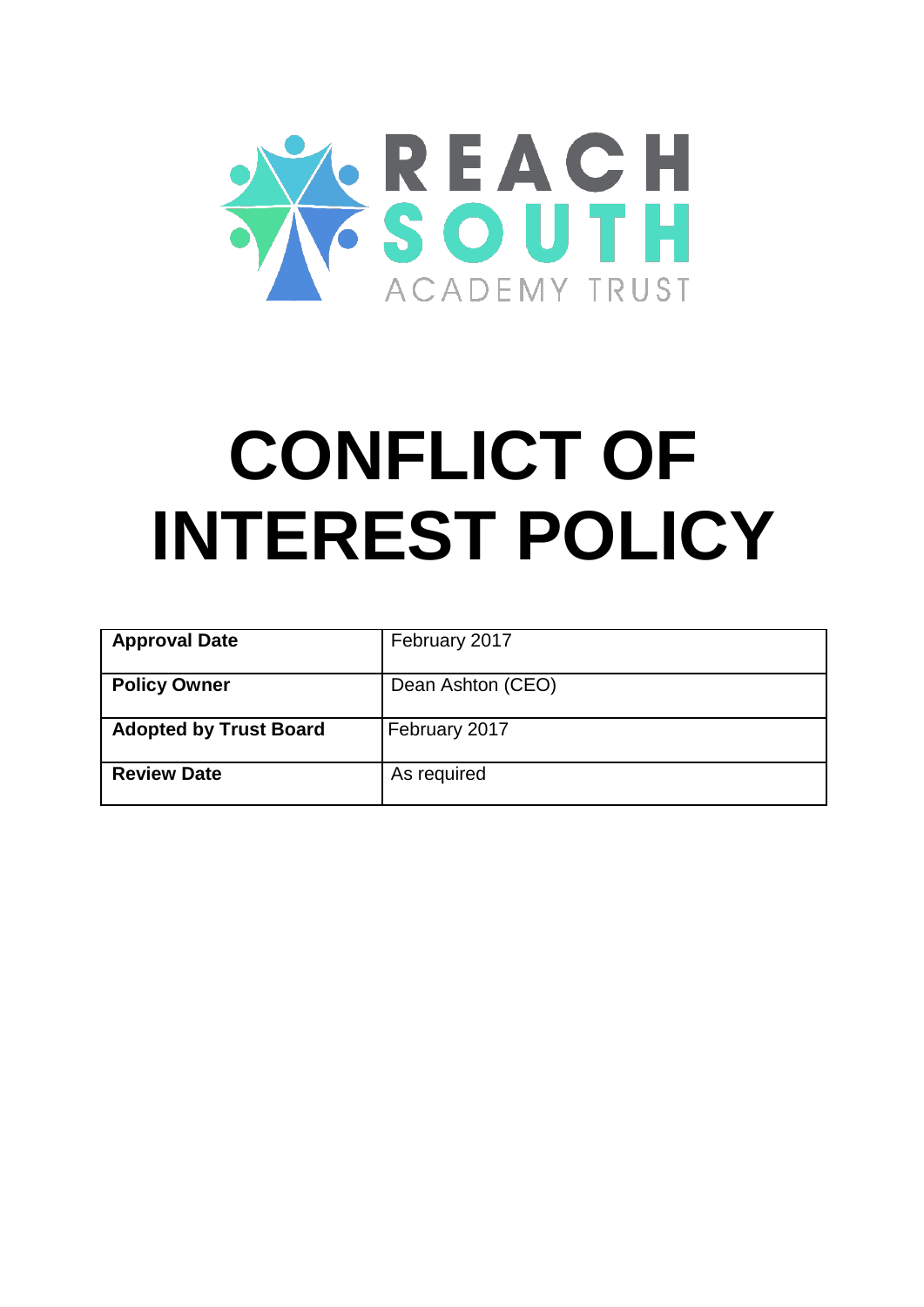## **1 Purpose and scope**

- 1.1 This document sets out the principles for managing potential and actual conflicts of interests or duty affecting the Trustees and Members of Reach South Academy Trust (**Reach South**). Its purpose is to enable Trustees and Members to ensure the open and proper management of any particular conflict.
- 1.2 The main duties relating to the management of conflicts of interest fall to the Trustees. However, there are also requirements on the Members as well and so these are also specified below.

## **2 Background**

- 2.1 Trustees have a legal obligation to act in the best interests of Reach South and in accordance with its articles of association (**articles**), its policies and the laws that apply to it. (This will include any additional requirements of the funding agreement with the Secretary of State and the academies financial handbook). They are expected to act impartially and objectively, and to take steps to avoid conflicts of interest or duty.
- 2.2 Conflicts inhibit free discussion, may result in decisions that are not in the best interests of Reach South and risk giving the impression that the Trustees (or Members) have acted improperly.
- 2.3 Conflicts can come in all shapes and sizes. The Trustees and the Members should be alive to this, and each Trustee and Member has a responsibility to identify where there may be a conflict in relation to themselves or a person connected to them.
- 2.4 This policy is not intended to inhibit the normal course of business. While recognising that identifying and managing conflicts is very important, the Trustees wish to deal with them in a way which recognises the materiality of the risk that a particular conflict may pose to the best interests of Reach South.

# **3 Legal context**

3.1 There are some fundamental legal issues Trustees should ensure they understand. These are summarised below.

# **3.2 Duty to avoid conflicts**

3.2.1 Every Trustee owes a duty to avoid any conflict of interest or loyalty. The duty is not simply to mitigate any conflicts that arise, but to avoid them altogether. In this context the duty does not simply relate to actual conflicts of interest or loyalty, but rather a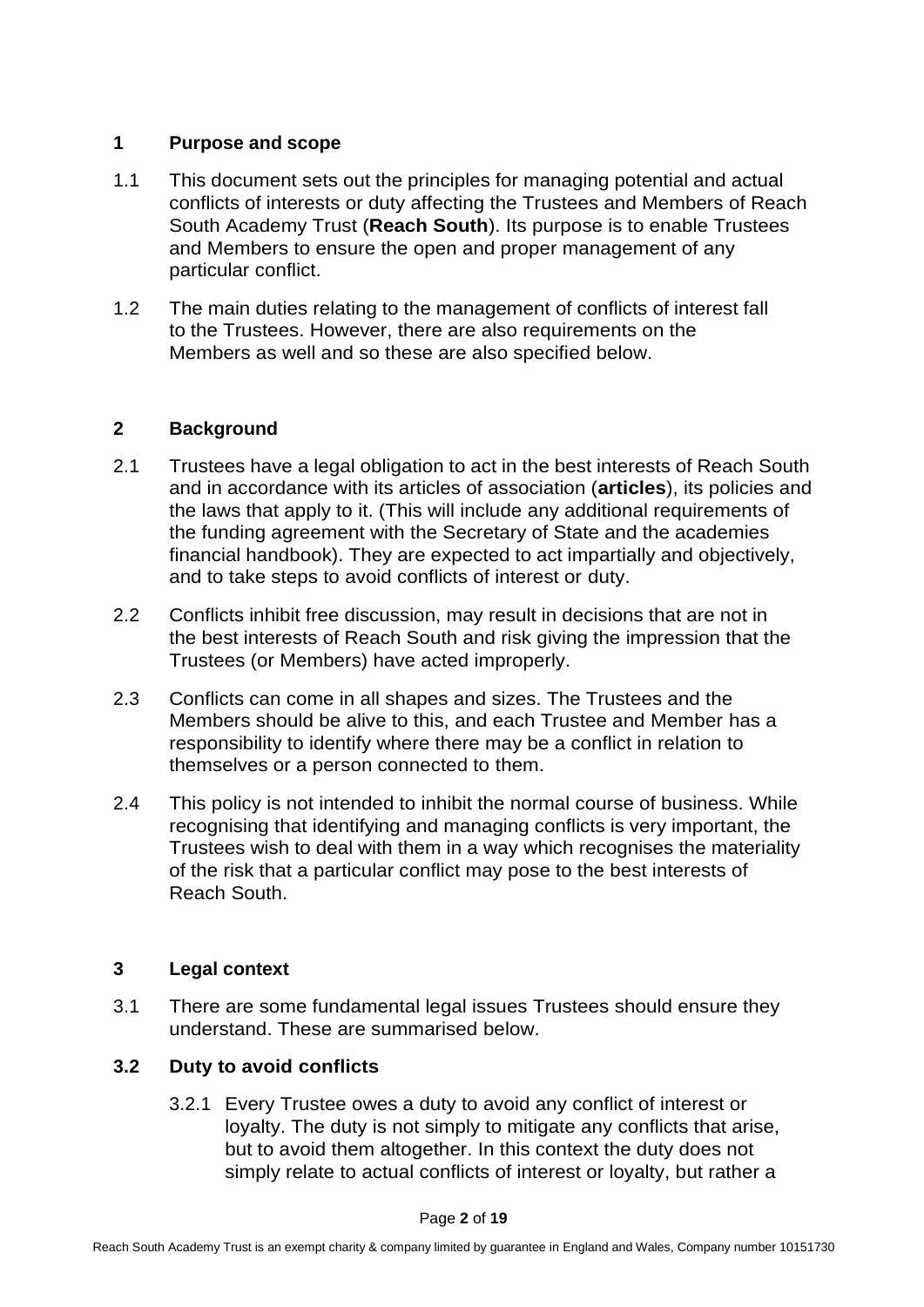Trustee must avoid a situation where he has, or can have, a direct or indirect interest or loyalty that conflicts, or possibly may conflict, with Reach South's interests.

# **3.3 Types of conflict**

- 3.3.1 A conflict will typically arise where a Trustee has:
	- a conflict of loyalty; and/ or
	- a personal interest (i.e. monetary interest) in a proposed transaction. This is often referred to as a 'Trustee Benefit' or a 'Related Party Transaction.
- 3.4 These are considered in further detail below.

# **3.5 Conflicts of loyalty**

3.5.1 A Trustee who owes a duty to another body (which may be because they are a governor, trustee, director, shareholder, member, officer or employee of that other body) might find that that duty conflicts with their duty to Reach South. Even though the Trustee might not have any personal (i.e. monetary) interest in the transaction, and cannot benefit from it personally, he or she will have a conflict of loyalty.

# **3.6 Trustee benefits and related party transactions**

- 3.6.1 In some cases, a conflict of interest or loyalty might also involve a payment being made to the Trustee or a person (or business) connected to a Trustee. This is referred to as a 'Trustee Benefit'. A transaction which is entered into which confers a Trustee Benefit is referred to as a 'Related Party Transaction'.
- 3.6.2 In order for a Trustee to receive a Trustee Benefit, there must be express legal authority. Such authority might be given under the articles of association (typically subject to a specific procedure being complied with) or on a case by case basis by the Charity Commission.
- 3.6.3 If a Trustee Benefit is received by a Trustee without authority, this will amount to a breach of trust and the relevant Trust could be liable for repaying all or part of the Benefit to Reach South. This is irrespective of whether Reach South might have received value (e.g. services provided) in return for the Benefit.
- 3.6.4 We consider Trustee Benefits and Related Party Transactions in more detail at paragraph 11 below.

# **4 Declaration of interests by both Trustees and Members**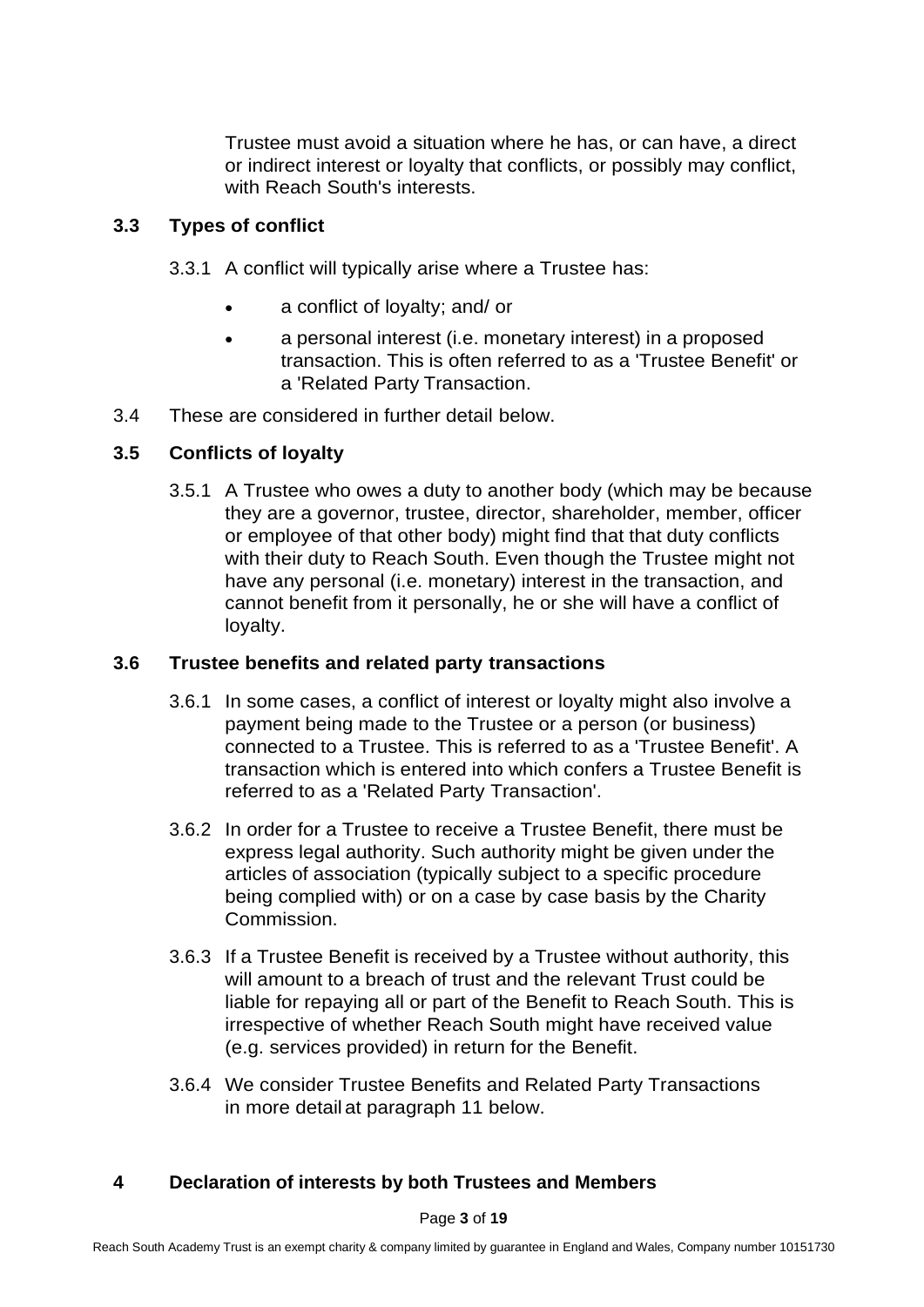- 4.1 On their appointment, and at least once each year, Trustees and Members must declare their interests on the declaration of interests form attached at Appendix 2. This includes:
	- 4.1.1 directorships, partnerships and employments with businesses,
	- 4.1.2 trusteeships and governorships at other educational institutions and charities; and
	- 4.1.3 any material interests arising from close family relationships between the Members or Trustees, and relationships between Members or Trustees and employees.
- 4.2 The Clerk to the Trustees will use the information provided by Trustees and the Members to maintain a register of interests. The register will be accessible to all Trustees and Members.
- 4.3 Trustees and Members should amend their declarations of interest as soon as possible following any change in their circumstances and will, in any event, be invited to update their entries at the first Trustees' or Members' meeting in each calendar year.
- 4.4 In addition to completing and updating the declaration of interests, every Trustee must declare to the other Trustees and the Clerk to the Trustees the nature and extent of any direct or indirect interest he or she may have in any existing transaction or arrangement with Reach South or any transaction or arrangement proposed with Reach South of which the Trustee is aware.
- 4.5 A Trustee's declaration must be made to the other Trustees and the Clerk to the Trustees:
	- 4.5.1 at a Trustees' meeting at which the transaction or arrangement is to be discussed; or
	- 4.5.2 by written notice sent by post or email to the other Trustees and the Clerk to the Trustees using the form of notice attached at Appendix 3.
- 4.6 The Trustee must give notice to the other Trustees and the Clerk to the Trustees before any proposed transaction or arrangement is entered into or, in any other case, as soon as reasonably practicable. The declaration of any interest will be an agenda item for every Trust Board and committee meeting.
- 4.7 If Trustees are unsure of what to declare, or whether/when their declaration needs to be updated, they should contact the Clerk to the Trustees for guidance.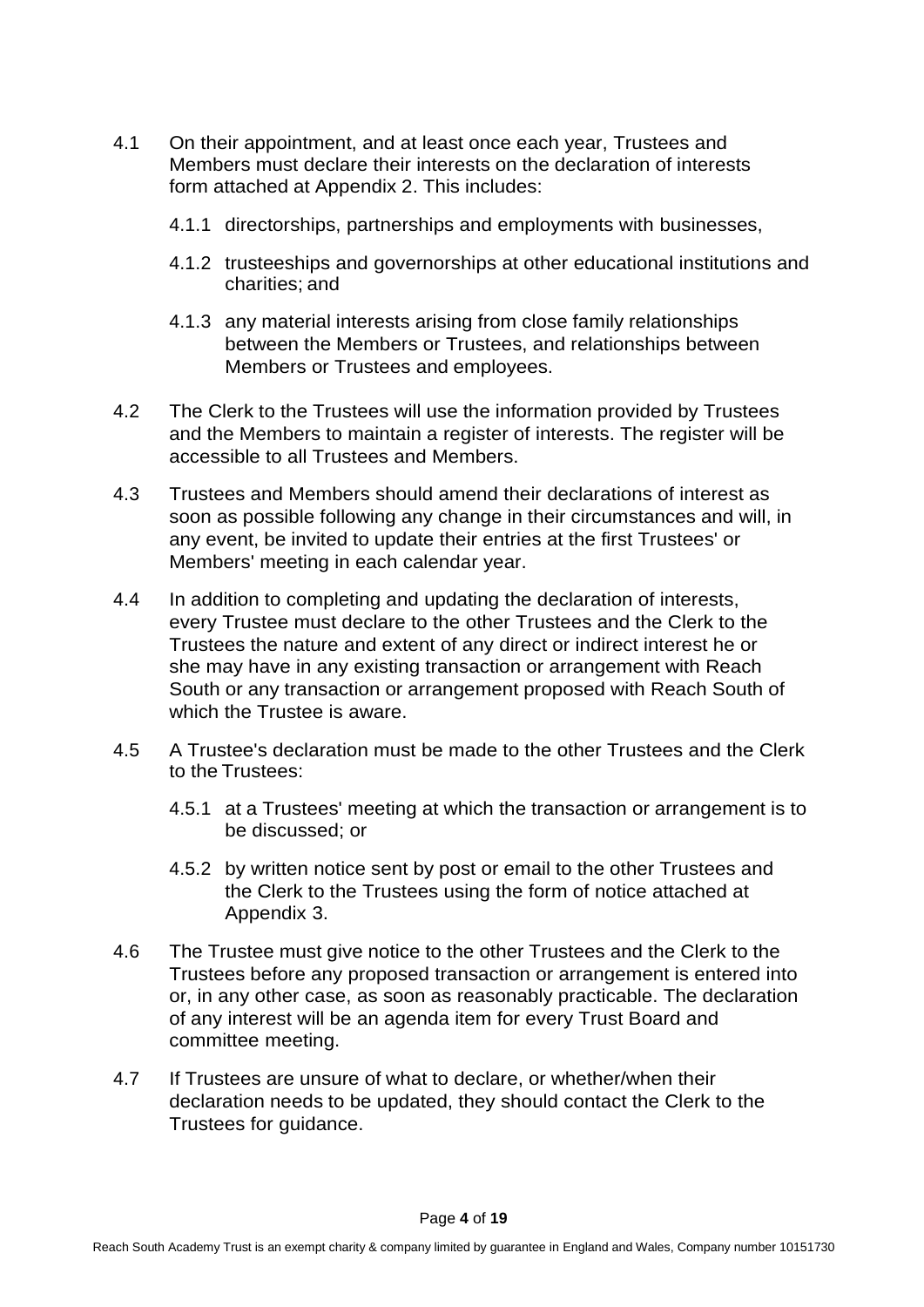# **5 Publishing information relating to Trustees' and Members' interests**

- 5.1 In accordance with the academies financial handbook, the Clerk to the Trustees must publish relevant business and pecuniary interests of Trustees and Members (including governance roles in other educational institutions on the Reach South website). An interest will be considered to be 'relevant' in circumstances where it might give rise to a potential conflict of interest.
- 5.2 Reach South shall take advice from its auditors in respect of the disclosure of interests and in particular, Related Party Transactions in the preparation of its annual report and accounts to ensure full compliance with the Statement of Recommended Practice (the Charities SORP, FRS 102, effective 1 January 2015).

## **6 Data protection**

6.1 The information provided will be processed in accordance with data protection principles as set out in the Data Protection Act 1998. Data will be processed only to ensure that Trustees and Members act in the best interests of Reach South. The information provided will not be used for any purpose other than those set out in this policy, or the declarations or notices themselves.

# **7 Managing the conflict of interest**

- 7.1 Where a Trustee has an interest or a loyalty exists which conflicts or may conflict with his or her duties as a Trustee of Reach South, the Trustee must:
	- 7.1.1 disclose that fact as soon as he or she becomes aware of it; and
	- 7.1.2 absent himself or herself from any discussions of the Trustees in which it is possible that a conflict will arise between his or her duty to act solely in the interests of Reach South and any other duty or personal interest he or she might have.
- 7.2 Where a Member has an interest or loyalty exists which conflicts or may conflict with his duties as a Member of Reach South, the Member must:
	- 7.2.1 disclose that fact as soon as he or she becomes aware of it; and
	- 7.2.2 if requested by the other Members, absent himself or herself from any discussions of the Members in which it is possible that a conflict will arise between his or her duty to act solely in the interests of Reach South and any other duty or personal interest he or she might have.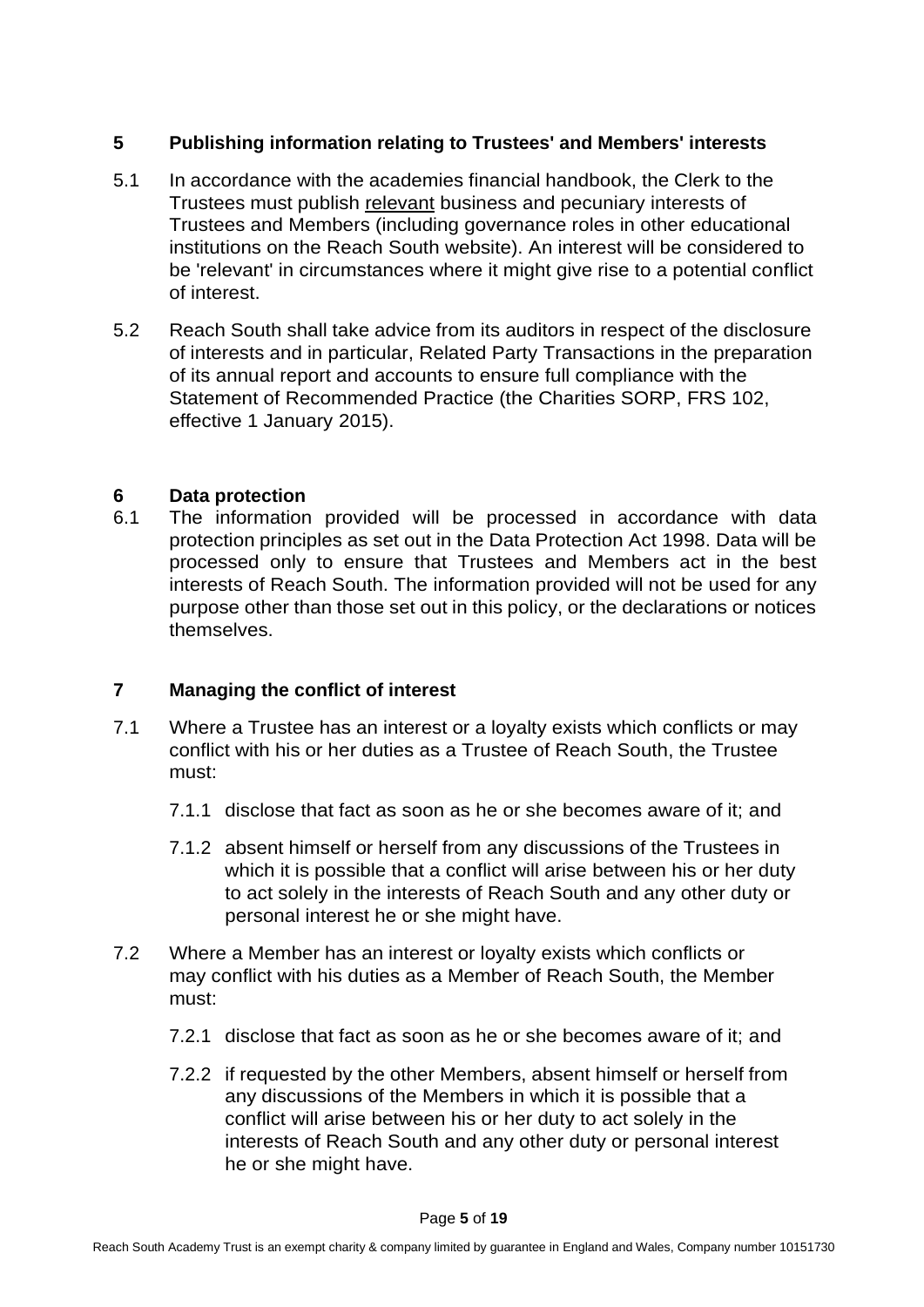## **8 Parent Trustees and Members**

- 8.1 Trustees and Members who are also parents of pupils at Reach South will have a personal interest in the provision of education to their child. The articles allow parent Trustees and Members, as beneficiaries, to receive educational services on the same terms as those provided to all pupils by Reach South.
- 8.2 In order to manage the potential conflict that may arise for parent Trustees as a result of their interest in their child's education by Reach South:
	- a parent Trustee should not vote or count in the quorum on, or discuss, any matter which relates specifically to their child. This will include any decision in respect of disciplinary action which might be taken against him or her; and
	- a parent Trustee is authorised to vote and count in the quorum and discuss any matter which relates to pupils of Reach South generally.
- 8.3 We wouldn't expect such matters to be discussed at Members' meetings but should this be the required, the above will also apply in respect of Parent Members.
- 8.4 Parent Trustees and Members should give a notice declaring their interest in their child's education by Reach South. The interest will be identified in the register of interests.

# **9 Managing the relationship with REAch2**

- 9.1 Trustees and Members who are also involved with REAch2 will have an interest in all matters relating to REAch2 and its relationship with Reach South. A Trustee or Member might have a potential conflict between the duty owed to Reach South and the duty owed toREAch2.
- 9.2 In order to manage this conflict, such Trustees (or Members to the extent relevant) should not vote or count in the quorum on any matter relating to the relationship between REAch2 and Reach South, but may (if invited to do so by the other Trustees (or Members as relevant)) take part in any discussion about any such matter where the other Trustees conclude that it would be useful for the Trustee (or Member) to remain in order to provide information. This will include any decision by Reach South to enter into an agreement for the provision of services to REAch2.
- 9.3 If Reach South is to receive payments from REAch2 (or otherwise receive a benefit - such as services provided at an undervalue), the Related Party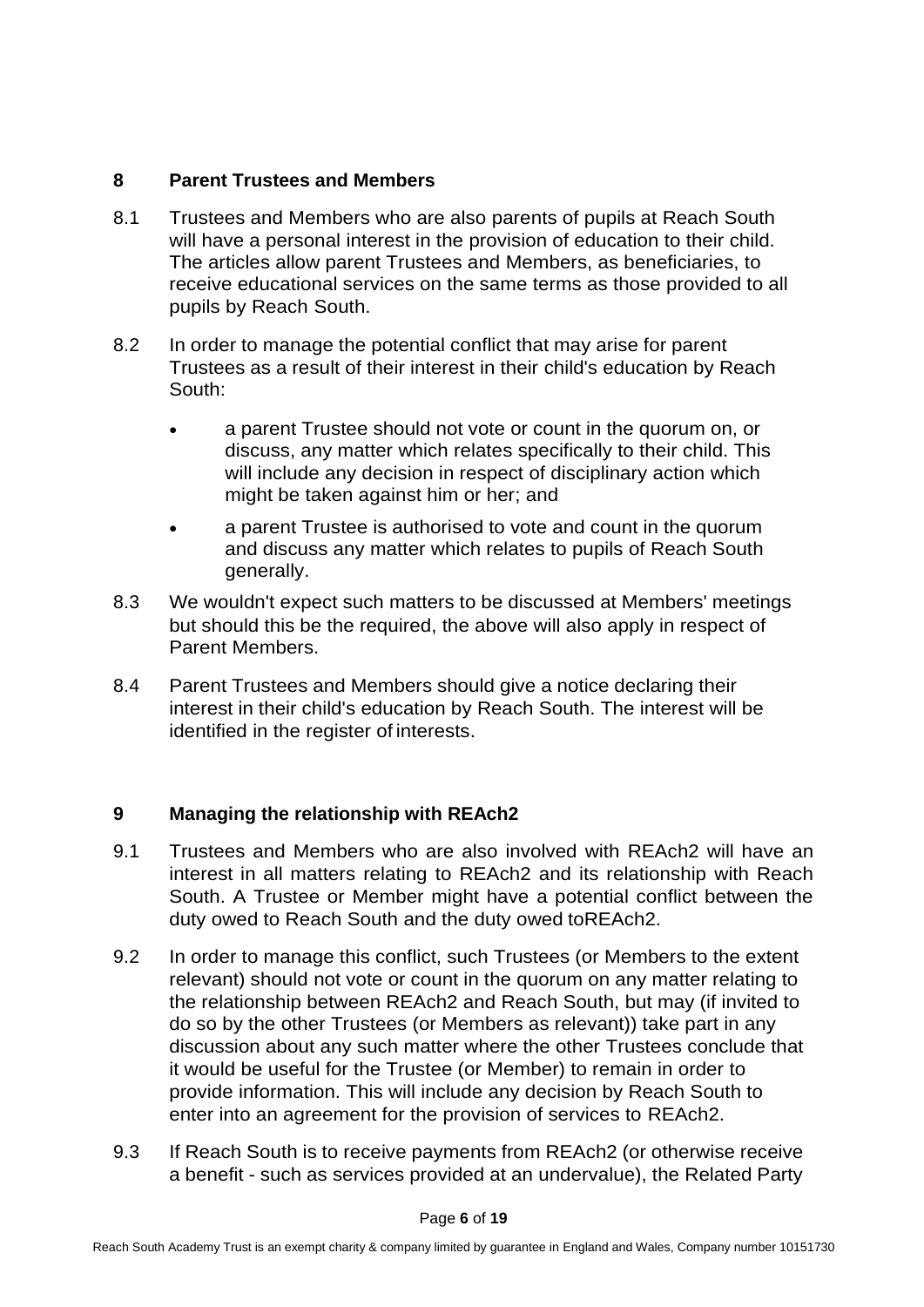Transaction will need to be properly managed in accordance with Appendix 1. This will apply to:

- 9.3.1 Trustees of Reach South who are also trustees, employees, members or consultants of REAch2;
- 9.3.2 Trustees of Reach South who are connected to persons who are trustees, employees, members of consultants of REAch2, (a person will be connected if they are included in the list at 11.2.1(a)
- 9.4 Those Trustees who are also trustees and members of REAch2 must observe the provisions dealing with conflicts in Reach South's articles of association and adhere to any conflicts policy adopted by its trustees.

#### **10 Expenses**

- 10.1 The Charity Commission describes expenses as *"refunds by a charity of legitimate payments which a trustee has had to meet personally in order to carry out his or her trustee duties".* Expenses includes:
	- 10.1.1 the reasonable cost of travelling to and from trustee meetings, and on trustee business and events;
	- 10.1.2 the reasonable cost of childcare, or care of other dependents (for example, an elderly parent) whilst attending trustee meetings;
	- 10.1.3 the cost of postage and telephone calls on charity business; and
	- 10.1.4 cost of reasonable overnight accommodation and subsistence (including any essential care costs) while attending trustee meetings or other essential events such as voluntary sector conferences or specialist training courses.
- 10.2 The following should not be classified as 'expenses':
	- 10.2.1 compensation for loss of earnings whilst carrying out trustee business; or honoraria payments (small or token sums not intended to reflect the true value of the service provided); or
	- 10.2.2 expenses in connection with foreign travel.
- 10.3 The Chair of the Trust Board, or in his or her absence,the Vice-Chair has the authority to approve expense claims from Trustees.
- 10.4 Expense claims should normally be supported by bills or receipts, except where it is impractical to expect this, for example, where very small amounts are claimed.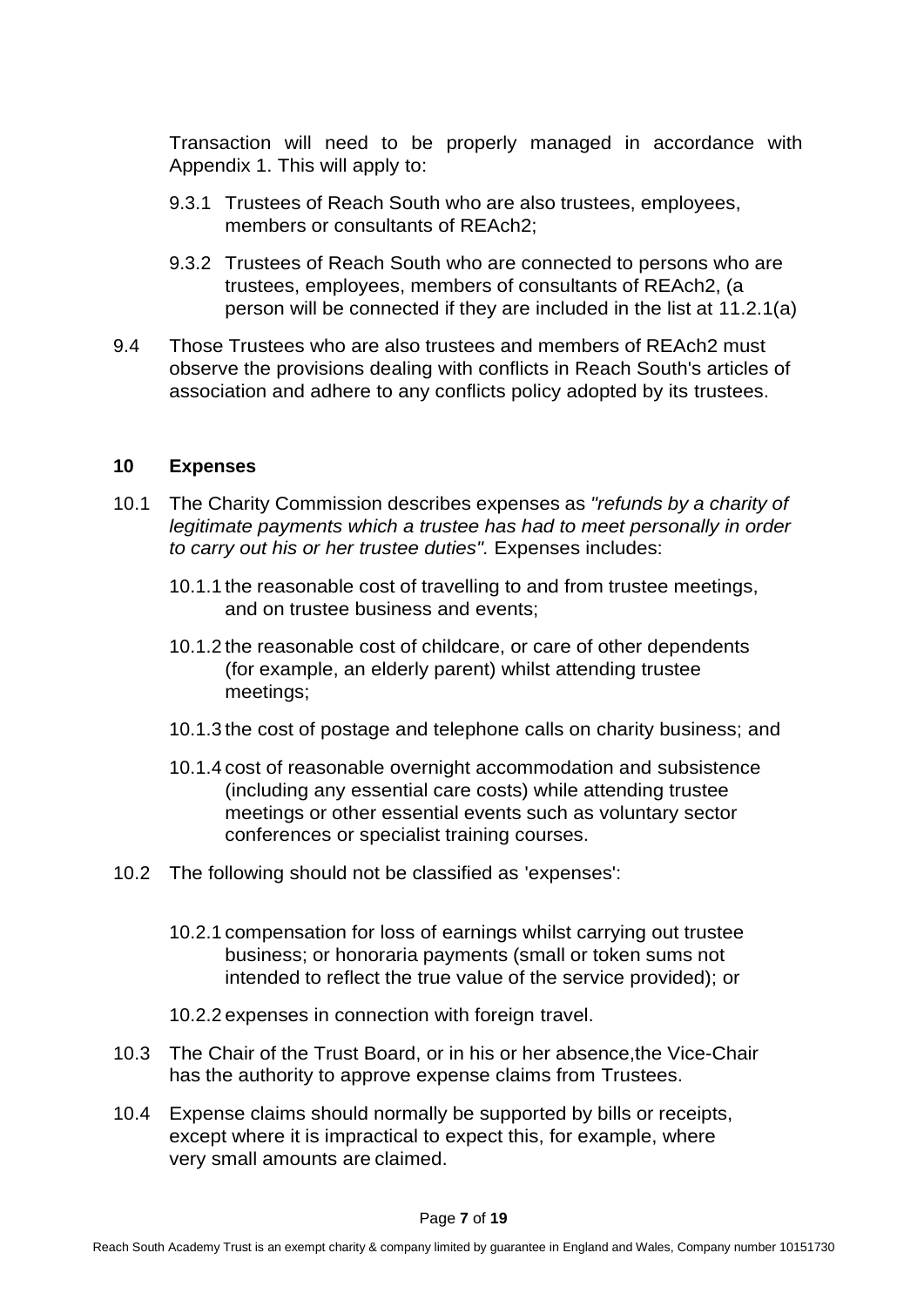# **11 Trustee Benefits and Related Party Transactions**

## **11.1 What is a 'Benefit'?**

- 11.1.1 A "Benefit" includes any property, goods or services which may have a monetary value, as well as money. This will include payments to a Trustee for providing goods or services to Reach South on normal commercial terms. A Trustee who may derive any personal benefit of this kind from a transaction with Reach South will have a conflict between their duty to Reach South and their own personal interest in the benefit. It is the potential benefit (rather than any actual benefit) which gives rise to this conflict of interest.
- 11.1.2 Payments which are made from subsidiary companies to Trustees (or persons connected to Trustees as set out below) will also be caught by the restriction. In this case, this will include Reach South.
- 11.1.3 Payments in respect of expenses are not classified as 'Benefits' and are considered in further detail in paragraph 10 below.

## **11.2 Connected persons**

- 11.2.1 The restriction on the receipt of Trustee Benefits also extends to persons or bodies which are connected to the Trustee. A Trustee can be put in a position of conflict where Reach South enters into a transaction or arrangement with a member of their family or a business in which they are a shareholder or partner or anyone else who is "connected" to them. Any benefit to the connected person is a benefit to the Trustee. The definition of a connected person for these purposes is as follows:
	- (a) any child, stepchild, parent, grandchild, grandparent, brother, sister or spouse of the Trustee or any person living with the Trustee as his or her partner;
	- (b) a firm or company in which the Trustee is: a partner, an employee, a consultant, a director, a member or a shareholder (unless the payment is to any company which has shares listed on a recognised stock exchange and in which a Trustee owns no more than 1% of the issued shares);
	- (c) a firm or company in which an individual listed in (a) above is connected in the ways set out in (b).

# **11.3 General Trustee Benefits**

11.3.1 Trustees are expressly authorised to receive the following "general" Benefits (i.e. Benefits that are available to all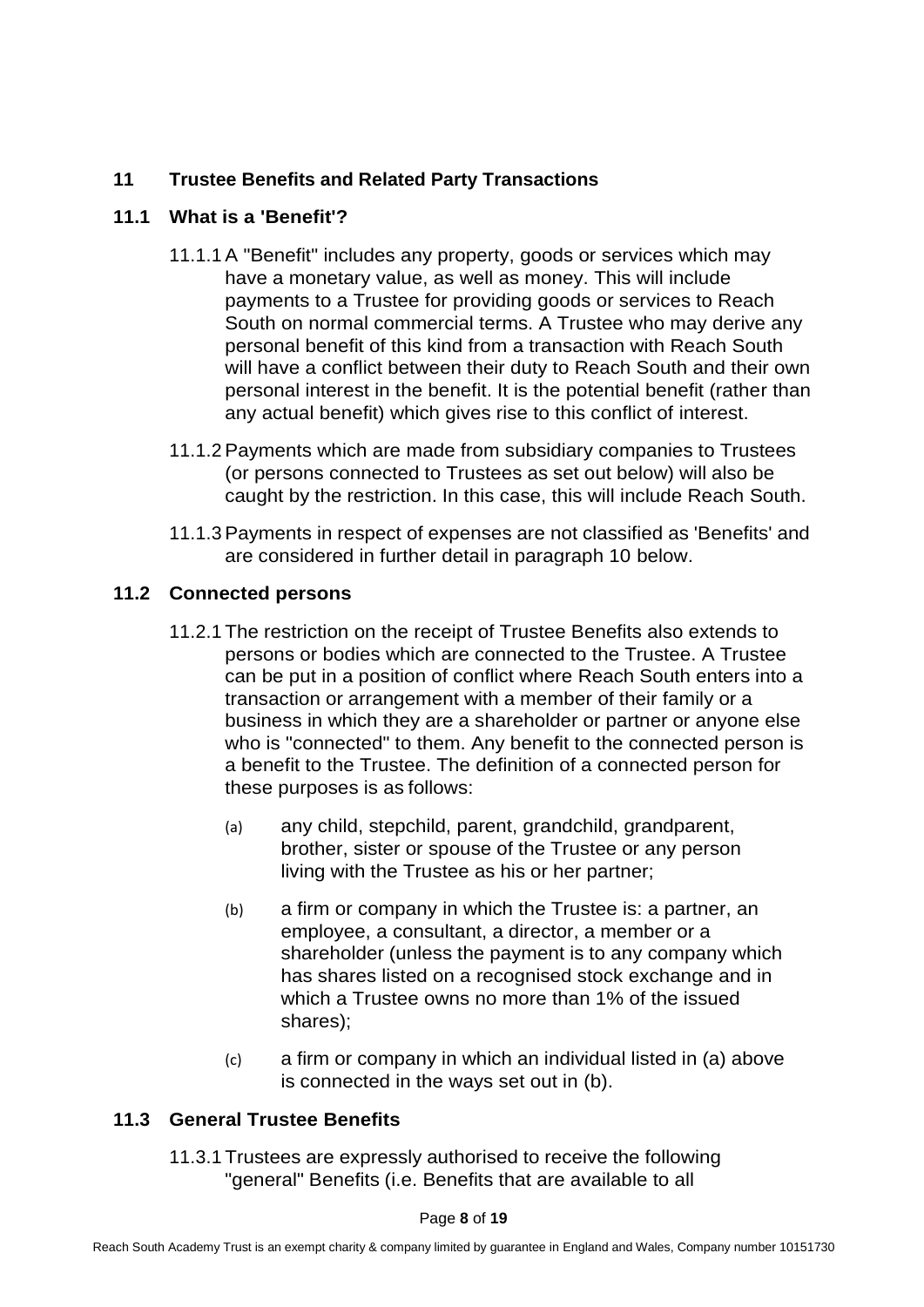Trustees):

- indemnity insurance paid for by Reach South;
- indemnity payments from Reach South under its articles;
- reasonable expenses properly incurred by the Trustee in acting as aTrustee and paid or reimbursed by Reach South (which are not considered to be 'Benefits' at all) but excluding expenses in connection with foreign travel; and
- payments to any company which has shares listed on a recognised stock exchange and in which a Trustee owns no more than 1% of the issued shares.

## **11.4 Specific Trustee benefits**

- 11.4.1 In addition, Trustees may also receive the following "specific" Benefits (i.e. Benefits made available to individual Trustees) in accordance with an authority under Reach South's articles:
	- payments made to any Trustee in their capacity as a beneficiary of Reach South;
	- payments received under a contract of employment;
	- reasonable and proper remuneration for goods or services supplied to Reach South, other than for acting as a Trustee;
	- interest on money lent to Reach South by a Trustee at a reasonable and proper rate not exceeding 2% per annum below the base rate of a clearing bank to be selected by the Trustees, or 0.5%, whichever is the higher; and
	- rent on property leased to Reach South by a Trustee if the amount of the rent and the other terms of the lease are reasonable and proper rate.
- 11.4.2 These Benefits however will only be authorised if the procedure set out in article6.8. is complied with. Where a conflict is authorised, the Trustee will not be in breach of his or her duty to avoid it, but the conflict must be managed.
- 11.4.3 By way of reminder, Benefits received from Reach South will also be caught by the restriction and so must be properly authorised in accordance with the articles.
- 11.4.4 Please note that a Trustee cannot receive payment for acting as a Trustee unless this is specifically authorised by the Charity Commission.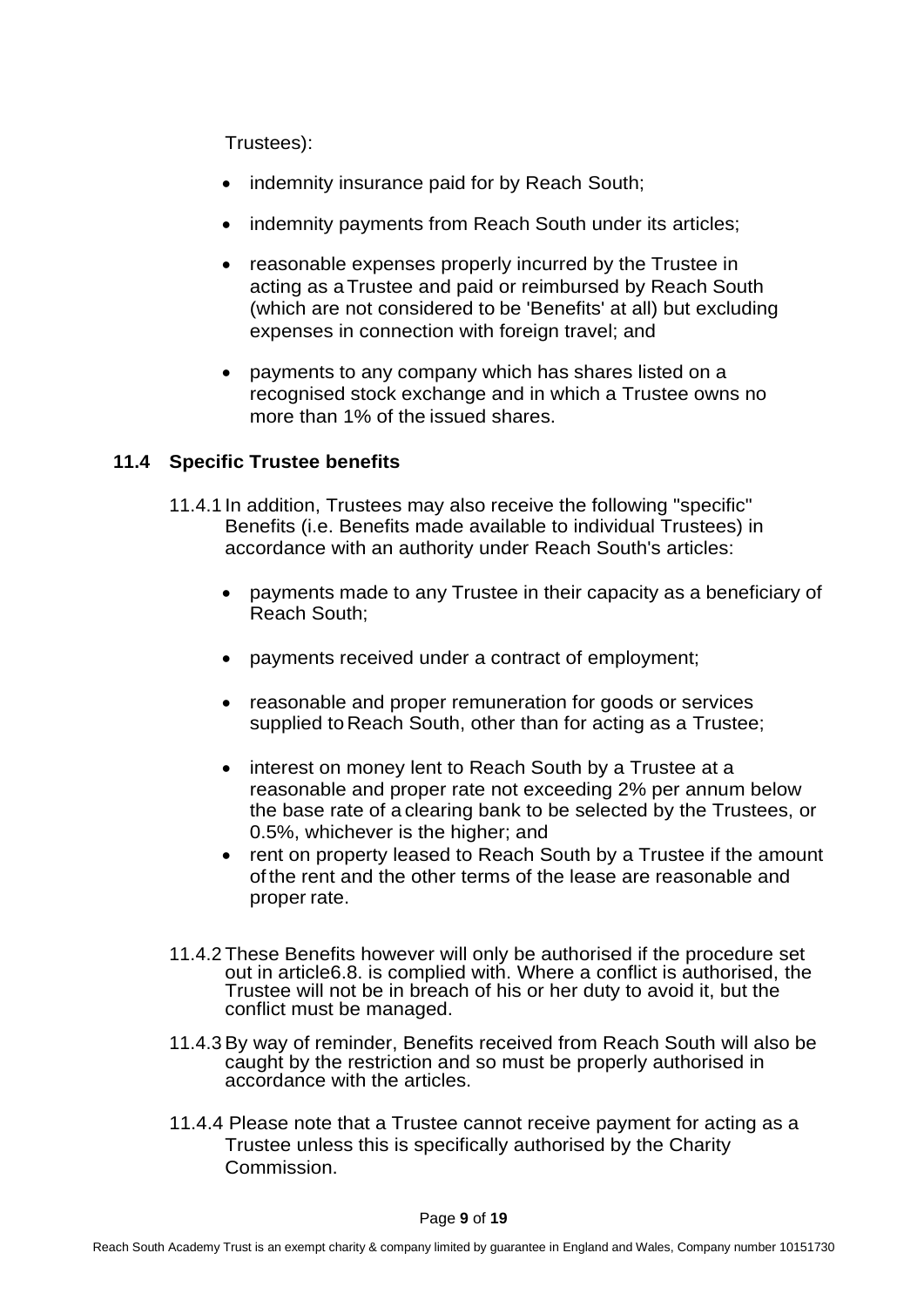## **11.5 The management of Trustee Benefits and Related Party Transactions**

- 11.5.1 A flowchart is included in Appendix 1 to assist in the identification and management of Trustee Benefits.
- 11.5.2 The minutes of the Trustees' meeting will record the nature and extent of any conflict and summarise the discussion and the actions taken to manage the conflict.

#### **12 Buying services from Trustees/ Members/ connected persons**

- 12.1 When buying services from Trustees (or persons or bodies connected to Trustees) or Members, in addition to complying with the necessary procedures relating to Related Party Transactions as set out in Appendix 1 where relevant, Reach South will need to ensure that:
	- 12.1.1 the contract had been properly procured in accordance with the Reach South procurement policy; and
	- 12.1.2 the terms of the academies financial handbook relating to the 'at cost' principle have been complied with - i.e. that the contract is not 'for profit' (see the handbook for further details).

#### **13 Further reading**

13.1 Further guidance on the management of conflict of interests can be found here:

https:/[/www.gov.uk/government/publications/conflicts-of-interest-a-guide](http://www.gov.uk/government/publications/conflicts-of-interest-a-guide-for-charity-)[for-charity-](http://www.gov.uk/government/publications/conflicts-of-interest-a-guide-for-charity-) trustees-cc29

Further guidance on the matter of Trustee Benefits can be found here:

https:/[/www.gov.uk/government/publications/trustee-expenses-and](http://www.gov.uk/government/publications/trustee-expenses-and-payments-)[payments-](http://www.gov.uk/government/publications/trustee-expenses-and-payments-) cc11/trustee-expenses-and-payments#4-4

#### **14 Adoption and circulation**

- 14.1 This policy was approved and adopted by a resolution of the Trust Board passed at a meeting held on [• 00 month year] and takes effect from [• 00 month year].
- 14.2 This policy shall be circulated to the Trust Board, the Members and others at the discretion of the Chair of the Trust Board.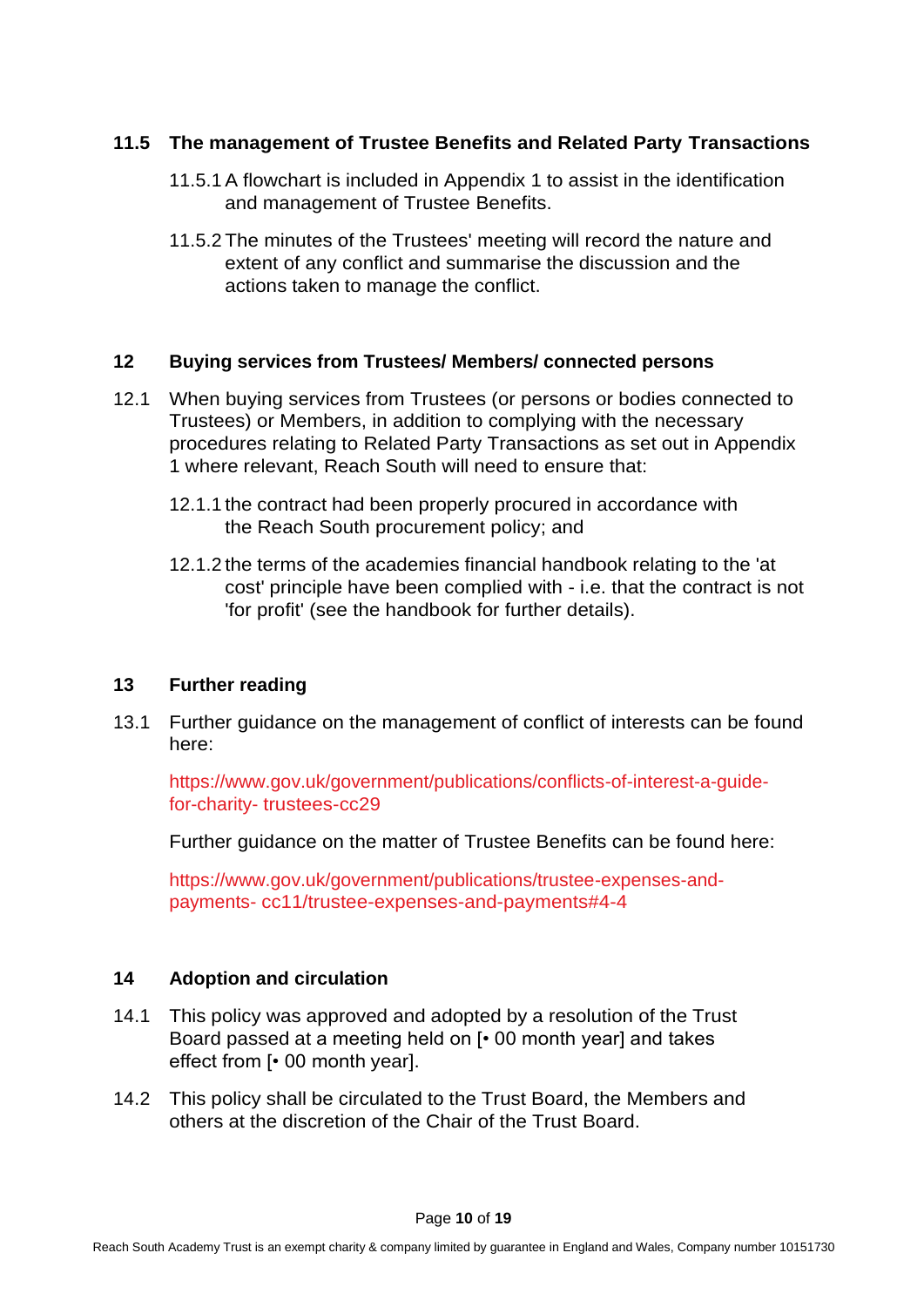#### **15 Review**

15.1 The Trust Board will review this policy at their first meeting in each calendar year.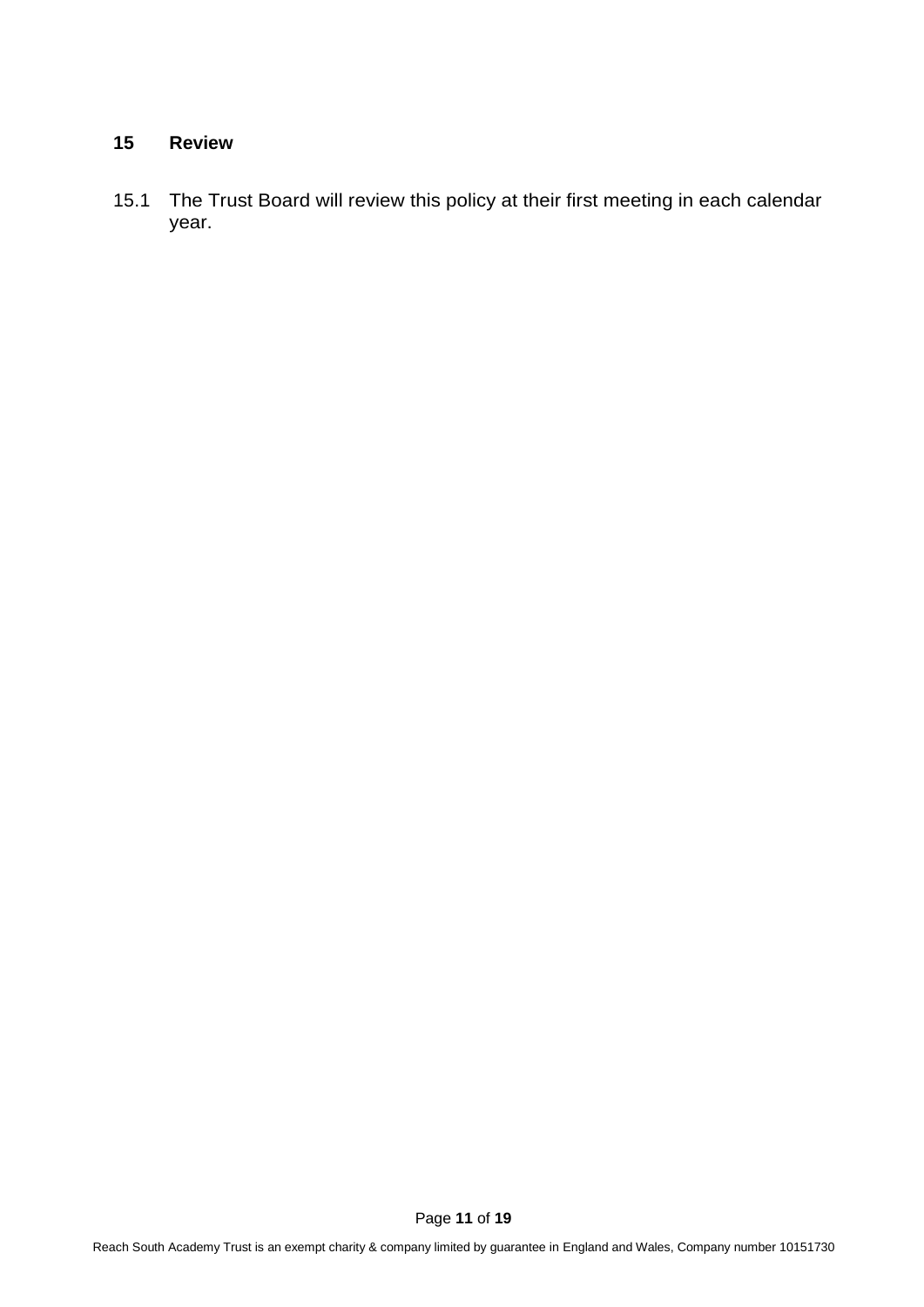## **Appendix 1 The management of Related Party Transactions**

When considering this issue, the Trustees will need to consider the following questions:

#### **Question 1: Is there a Benefit?**

A Benefit is a financial or other measurable benefit paid to a Trustee, or to a 'connected person' (please see below), either from Reach South or from Reach South. Benefits might also be made paid 'in kind' - for example, free use of Reach South's facilities or services for which users normally have to pay.

**If yes, please proceed to Question 2**

#### **TIP! Trustees' expenses**

A refund of properly incurred expenses is not a "Benefit". Article 6.5 permits a Trustee to be reimbursed for expenses properly incurred in relation to his role. However, expenses in relation to foreign travel cannot be recovered.

Page **12** of **19**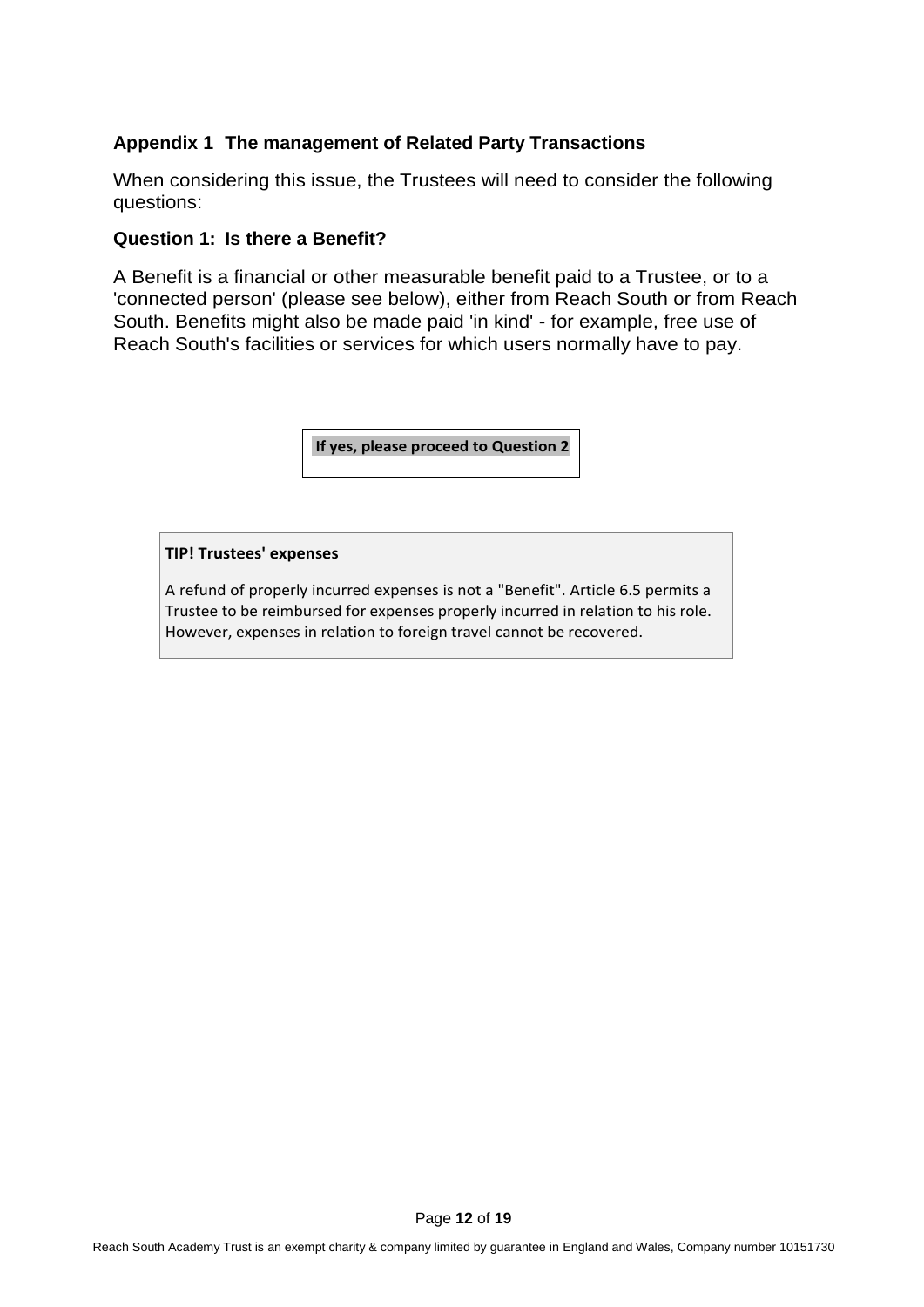# **Question 2: Is the Benefit being paid to a Trustee or to a connected person?**

- a) Is the person receiving a Benefit a Trustee?
- b) Is the person receiving a Benefit a child, stepchild, parent, grandchild, grandparent, brother, sister, spouse or cohabiting partner of the Trustee?
- c) Is the Benefit to be received by a company or firm of which a Trustee or any of the persons listed in b) is:
- a partner,
- an employee,
- a consultant,
- a director,
- a member, or
- a shareholder of the company?

If yes to a) b, or c), please proceed to Question 3

#### **Question 3: Does the Benefit fall into the following list?**

Please check whether the Benefit falls into list A, B or C below. If the Benefit is not listed, then it is not permitted unless specific Charity Commission consent is secured.

#### **List A**

- 1 **Indemnity insurance**. Article 6.3 allows Reach South to protect Trustees from liability for negligence or breach of their duties with indemnity insurance. However, the insurance cannot cover a deliberate breach of duty by a Trustee or a situation in which the Trustee knew that he might be breaching his duties. There are also some other specific restrictions on the scope which the insurance can cover.
- 2 **Trustees' investments in shares**. Reach South is permitted to receive payment or other benefit from public limited companies in which a Trustee holds no more than 1% of the shares (article 6.4). In most cases, this means that Reach South can contract freely with other companies, without Trustees with small investments in shares in such

| If List A applies, no further steps |
|-------------------------------------|
| are required to authorise the       |
| benefit.                            |
|                                     |

Page **13** of **19**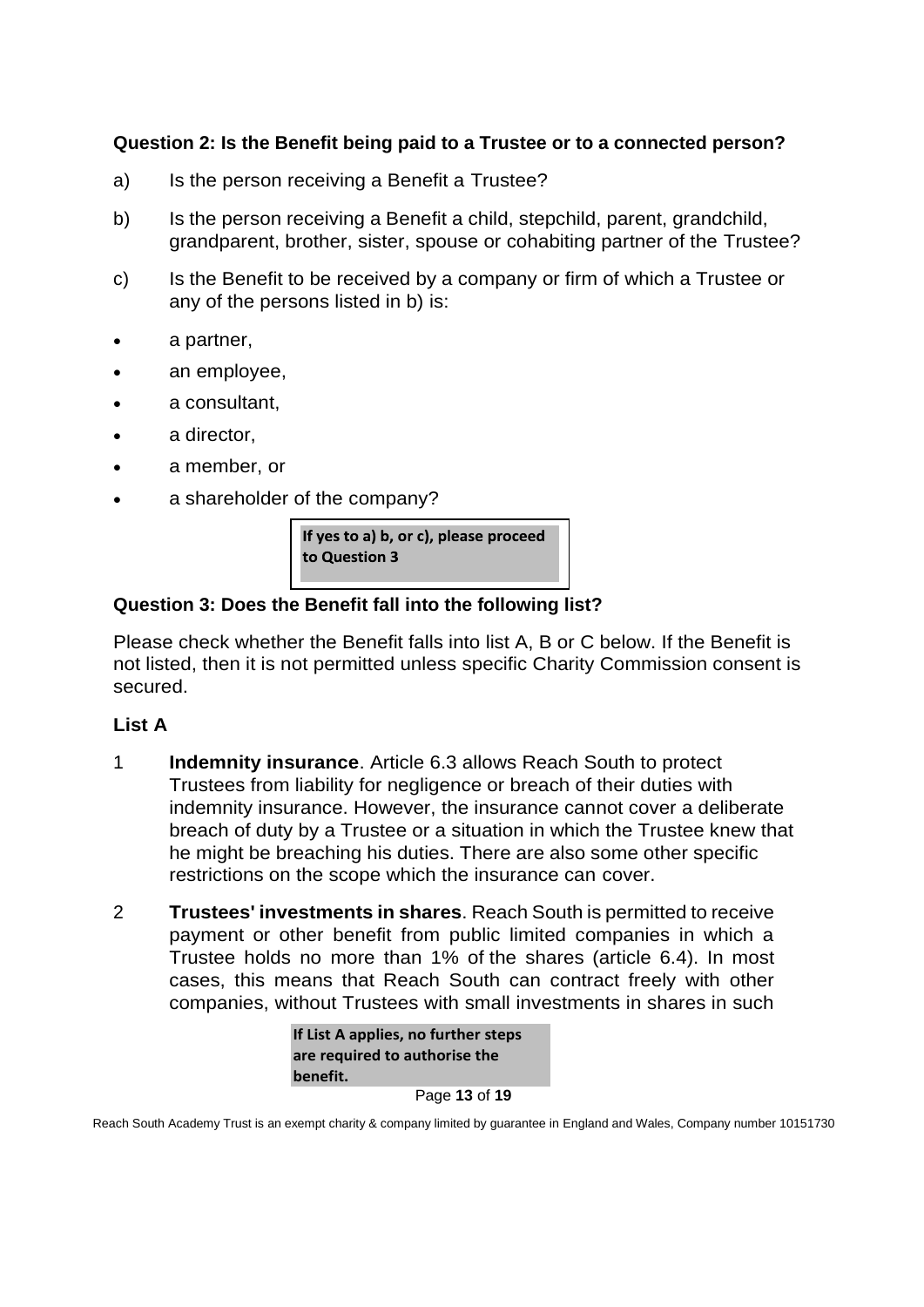companies breaching their duties to Reach South.

## **List B**

- 3 **A beneficiary of Reach South**. This might be the case if, for example, a parent Trustee were to attend the academy for evening classes.
- 4 **Being employed by Reach South or entering into a contract for the supply of goods or services to Reach South, other than for acting as a Trustee.** Please note that a benefit paid to an individual who is already an existing employee of Reach South who is subsequently elected or appointed as a Trustee will instead fall under List B.
- 5 **Receiving interest on money lent** to Reach South at a reasonable and proper rate not exceeding 2% per annum below the base rate of a clearing bank to be selected by the Trustees, or 0.5%, whichever is the greater.
- 6 **Receiving rent for premises** let by the Trustee to Reach South if the amount of the rent and the other terms of the lease are reasonable and proper.

**If List B applies, please comply with Process B to authorise the benefit.**

# **List C**

7 The benefit is to be paid to an individual who is already an existing employee of Reach South who is subsequently elected or appointed as a Trustee - most commonly a staff Trustee.

> If List C applies, please comply with Process C to authorise the benefit.

#### Page **14** of **19**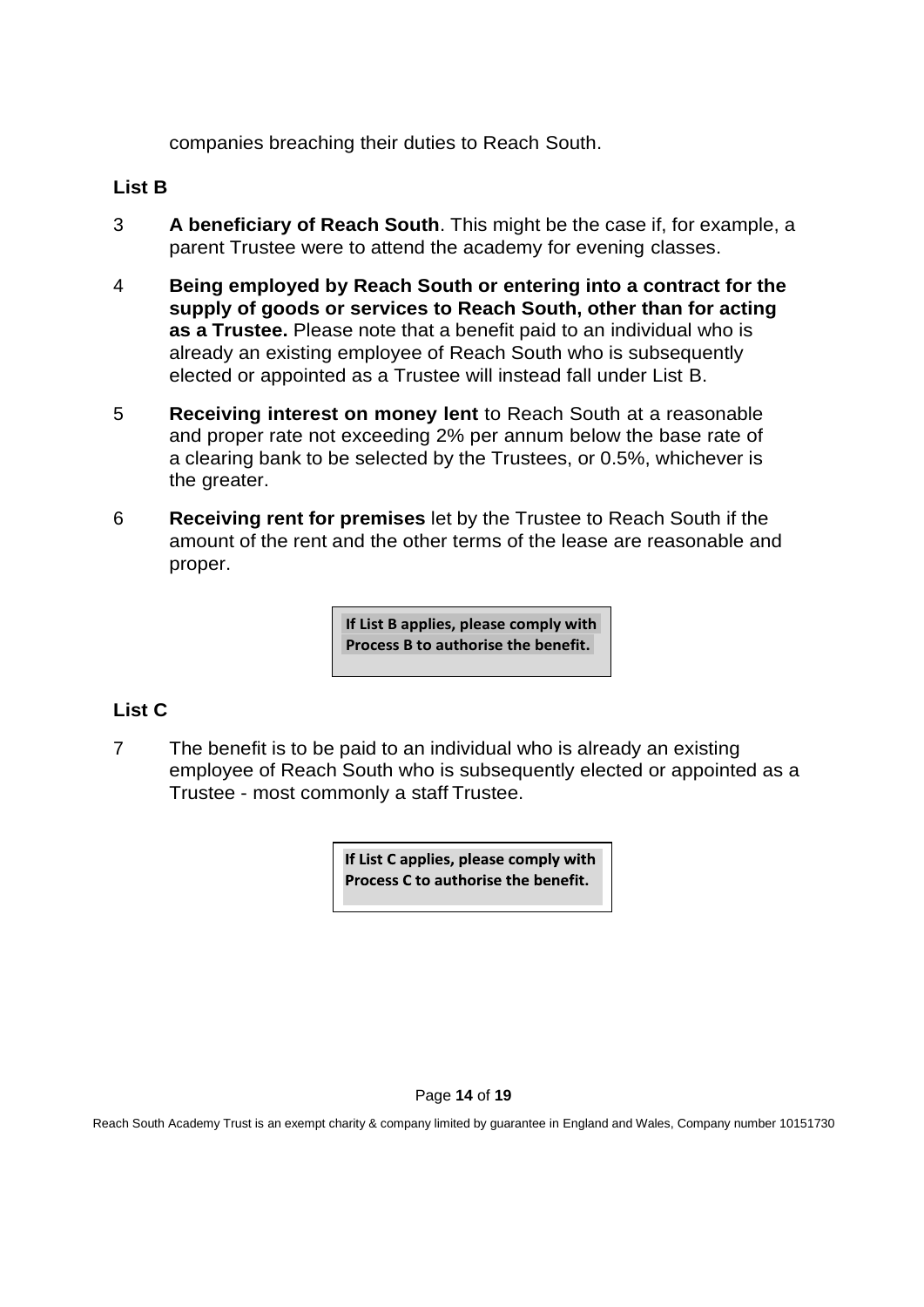# **Process B**

- 1 The remuneration or other sums paid to the Trustee must not exceed an amount that is reasonable in all the circumstances.
- 2 The Trustee must absent himself from the part of any meeting at which there is discussion of:
- his or her employment, remuneration, or any matter concerning the contract, payment or benefit; or
- his or her performance in the employment, or his or her performance of the contract; or
- any proposal to enter into any other contract or arrangement with him or her or to confer any benefit upon him or her; or
- any other matter relating to a payment or the conferring of any benefit.
- 3 The Trustee must not vote on any such matter and is not to be counted when calculating whether a quorum of Trustees is present at the meeting.
- 4 (if relevant) The other Trustees are satisfied that it is in the interests of Reach South to employ or to contract with that Trustee rather than with someone who is not a Trustee. In reaching that decision the Trustees must balance the advantage of employing a Trustee against the disadvantages of doing so (especially the loss of the Trustee's services as a result of dealing with the Trustee's conflict of interest).
- 5 The reason for their decision is recorded by the Trustees in the minute book.
- 6 A majority of the Trustees then in office have received no such payments or benefit.

# **Process C**

- 1 The Trustee must absent himself from the part of any meeting at which there is discussion of:
- his or her employment, remuneration, or any matter concerning the contract, payment or benefit; or
- his or her performance in the employment, or his or her performance of the contract;
- Page **15** of **19** 2 The Trustee must not vote on any such matter and is not to be counted when calculating whether a quorum of Trustees is present at the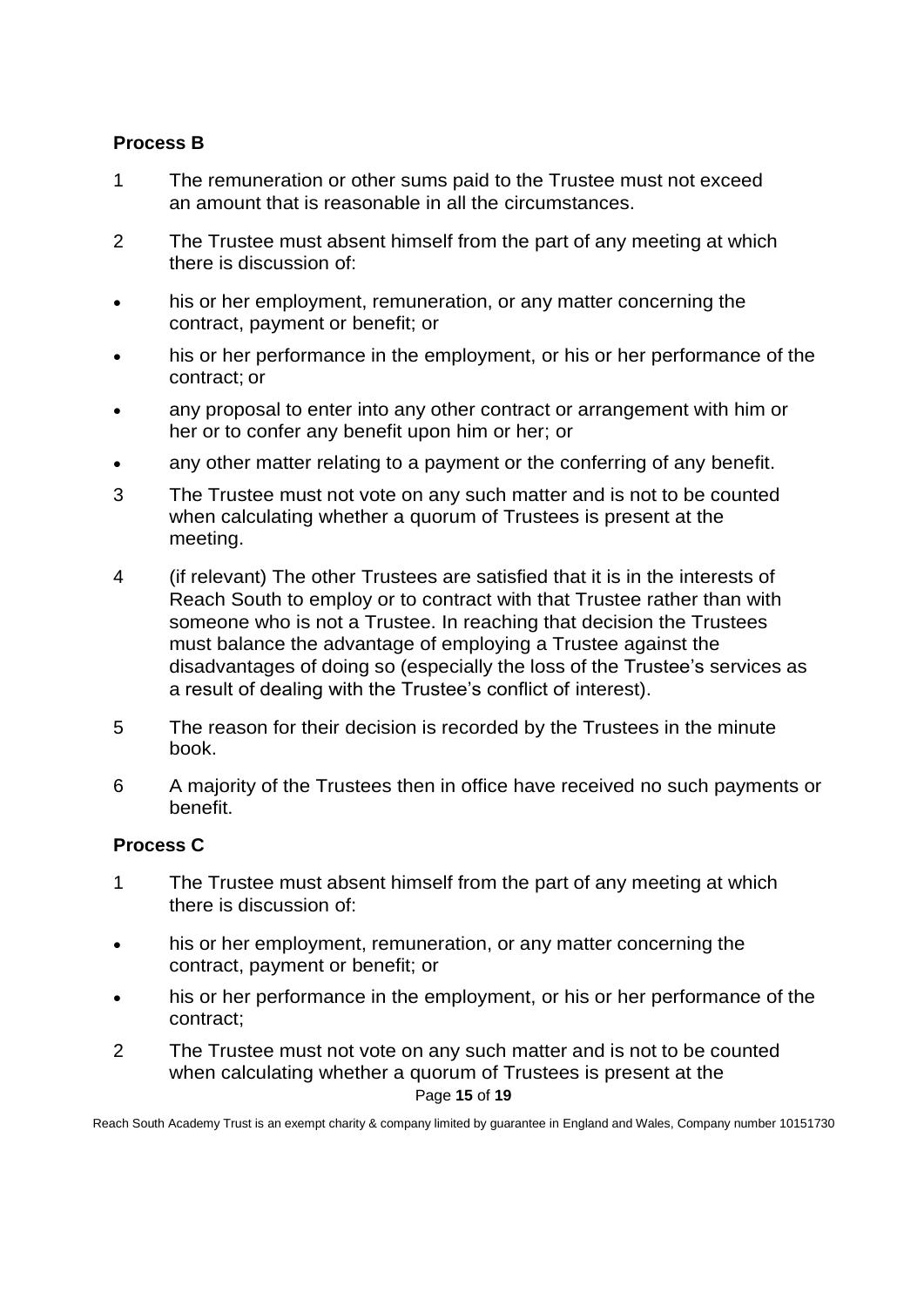meeting.

Page **16** of **19**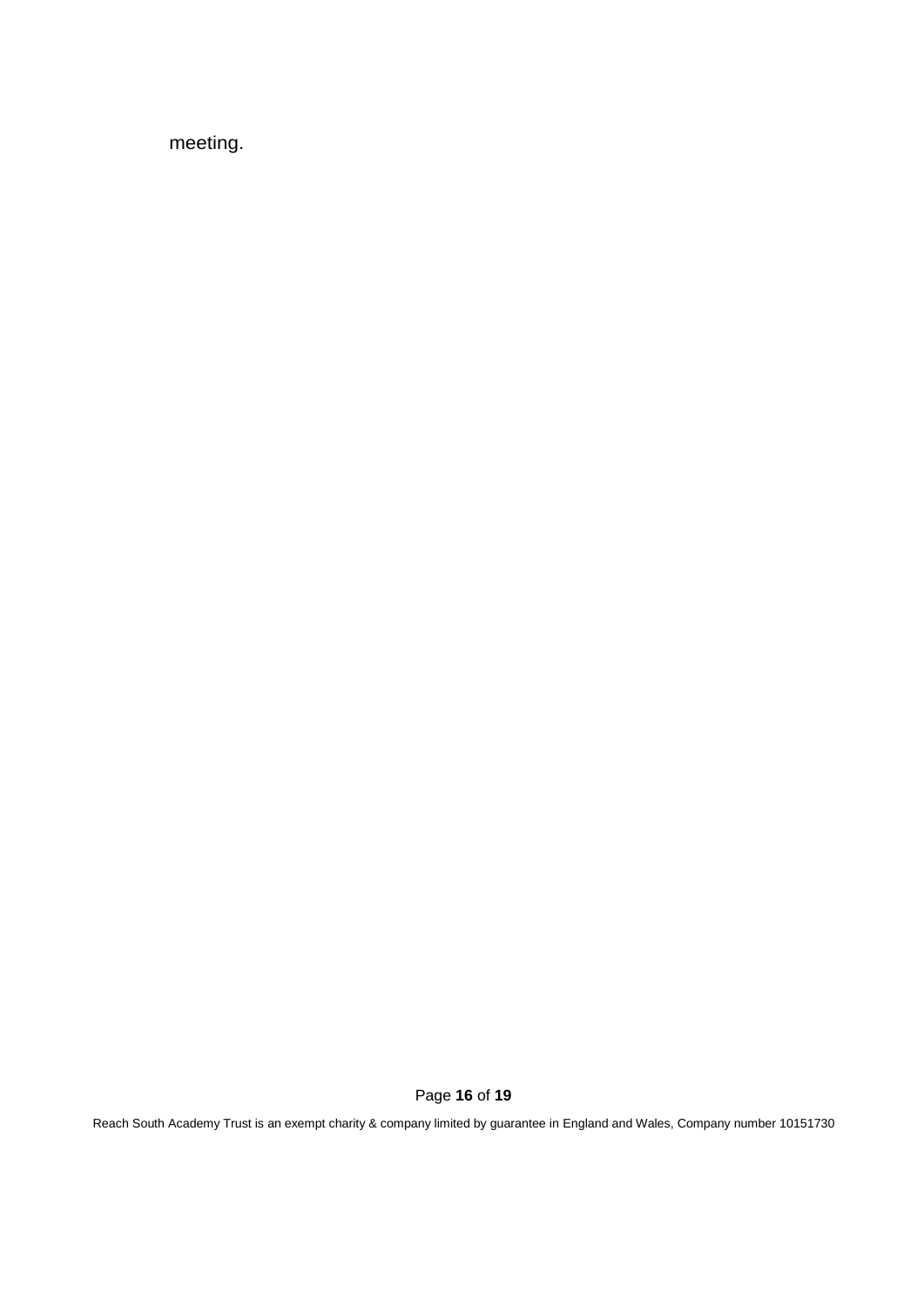## **Appendix 2 Declaration of Interest Form**

#### **COMPANY NUMBER: 10151730 Declaration of Business and Pecuniary Interests for Members, Trustees, Governors and Trust staff**

| Name                           |  |
|--------------------------------|--|
| Position                       |  |
| Date of Appointment            |  |
| Date of Resignation/Retirement |  |

**Individuals are reminded that completion of this form does not remove the requirement upon them to disclose orally any interest at any specific meeting and to leave the meeting for that agenda item.**

|                                                                                                                                                                                                                                                                          | Name of<br>Organisation<br>/ Individual | Nature of the<br><b>Business</b> | Nature of<br>Interest/Role | Date<br>Interest<br>began |
|--------------------------------------------------------------------------------------------------------------------------------------------------------------------------------------------------------------------------------------------------------------------------|-----------------------------------------|----------------------------------|----------------------------|---------------------------|
| <b>Current employment</b>                                                                                                                                                                                                                                                |                                         |                                  |                            |                           |
| <b>Businesses (of which I</b><br>am a partner or sole<br>proprietor)                                                                                                                                                                                                     |                                         |                                  |                            |                           |
| Company directorships<br>- details of all companies<br>of which I am a director                                                                                                                                                                                          |                                         |                                  |                            |                           |
| Charity trusteeships -<br>details of all companies<br>of which I am a trustee                                                                                                                                                                                            |                                         |                                  |                            |                           |
| <b>Relationships with Trust</b><br>employees and/or its<br>academies                                                                                                                                                                                                     |                                         |                                  |                            |                           |
| Membership of<br>professional bodies,<br>membership<br>organisations,<br><b>Educational</b><br>Institutions, public<br>bodies or special<br>interest groups of which<br>I am a Member / Trustee<br>/ Governor and have a<br>position of general<br>control or management |                                         |                                  |                            |                           |
| Any other conflict                                                                                                                                                                                                                                                       |                                         |                                  |                            |                           |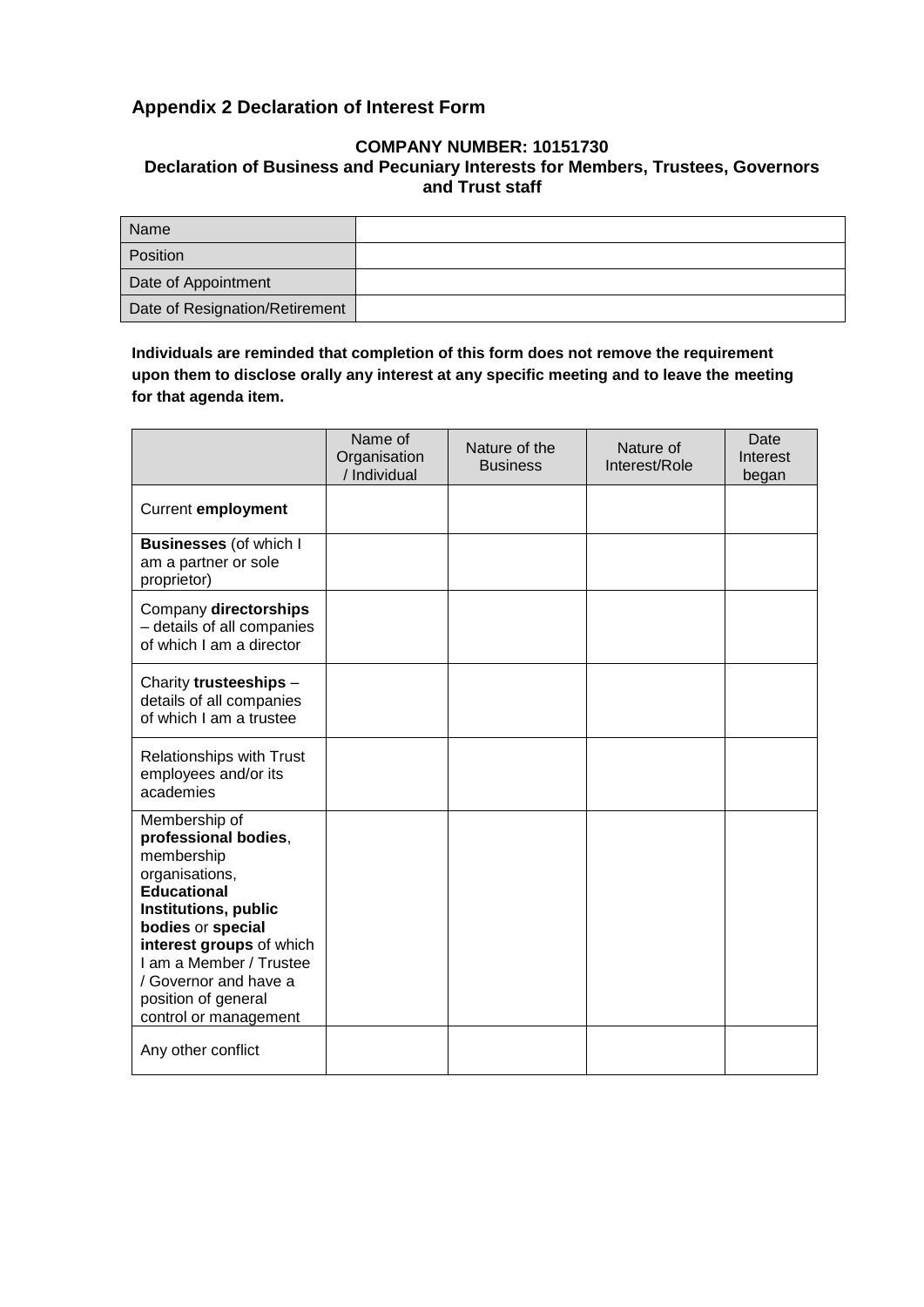**FAMILY INTERESTS:** Please use the table below to identify and list any **material interests** from close family relationships / relatives. A relative is defined as a close member of the family, or member of the same household, who may be expected to influence, or be influenced by, the person. This includes, but is not limited to, a child, parent, spouse or civil partner. The Academies Financial Handbook defines a material interest as;

A person or a **close member of that person's family** is related to a reporting entity if that person:

- i. has **control** or **joint control** over the reporting entity;
- ii. has **significant influence** over the reporting entity; or
- iii. is a member of the **key management personnel** of the reporting entity or of a **parent** of the reporting entity.

|                                                                                                                                                          | *School<br>Class of<br>Individual | Relationship | Organisation | Nature of<br>the<br><b>Business</b> | <b>Nature</b><br>$\Omega$<br>Interest/<br>Role | Date<br>Interest<br>began |
|----------------------------------------------------------------------------------------------------------------------------------------------------------|-----------------------------------|--------------|--------------|-------------------------------------|------------------------------------------------|---------------------------|
| Immediate<br>family/close<br>connections to<br>governor/trustee                                                                                          |                                   |              |              |                                     |                                                |                           |
| Are you a relative to<br>any individual or<br>organisation that is<br>connected to a<br>member or trustee<br>of the academy trust<br>of which you govern |                                   |              |              |                                     |                                                |                           |
| Company<br>directorships or<br>trusteeships of<br>family/close<br>connections to<br>governor/trustee                                                     |                                   |              |              |                                     |                                                |                           |

*\*If you are a parent of a pupil and not an elected parent governor, please provide the name of the class your child(ren) currently*  attend at the school. Please be advised that this information is not published. The requirement to disclose does not apply to the *children who have left the school or are attending another school.*

To the best of my knowledge the information supplied above is correct and complete. I understand that it is my responsibility to declare any conflict of interest/loyalty, business or personal that relates directly or indirectly, to myself or any relation in any contract, proposed contract or other matter when present at a meeting at the Trust/Academy where such contract or matter comes under consideration. I understand that I must withdraw from any meeting during the discussion of such contract or matter and must not vote in respect of it.

I agree to review and update this declaration annually and give consent for the information provided to be used in accordance with the trust/schools conflicts of interest's policy. I acknowledge that the information provided in this declaration will be made publically available on the schools website.

| Full Name |  |
|-----------|--|
| Signed    |  |
| Date      |  |